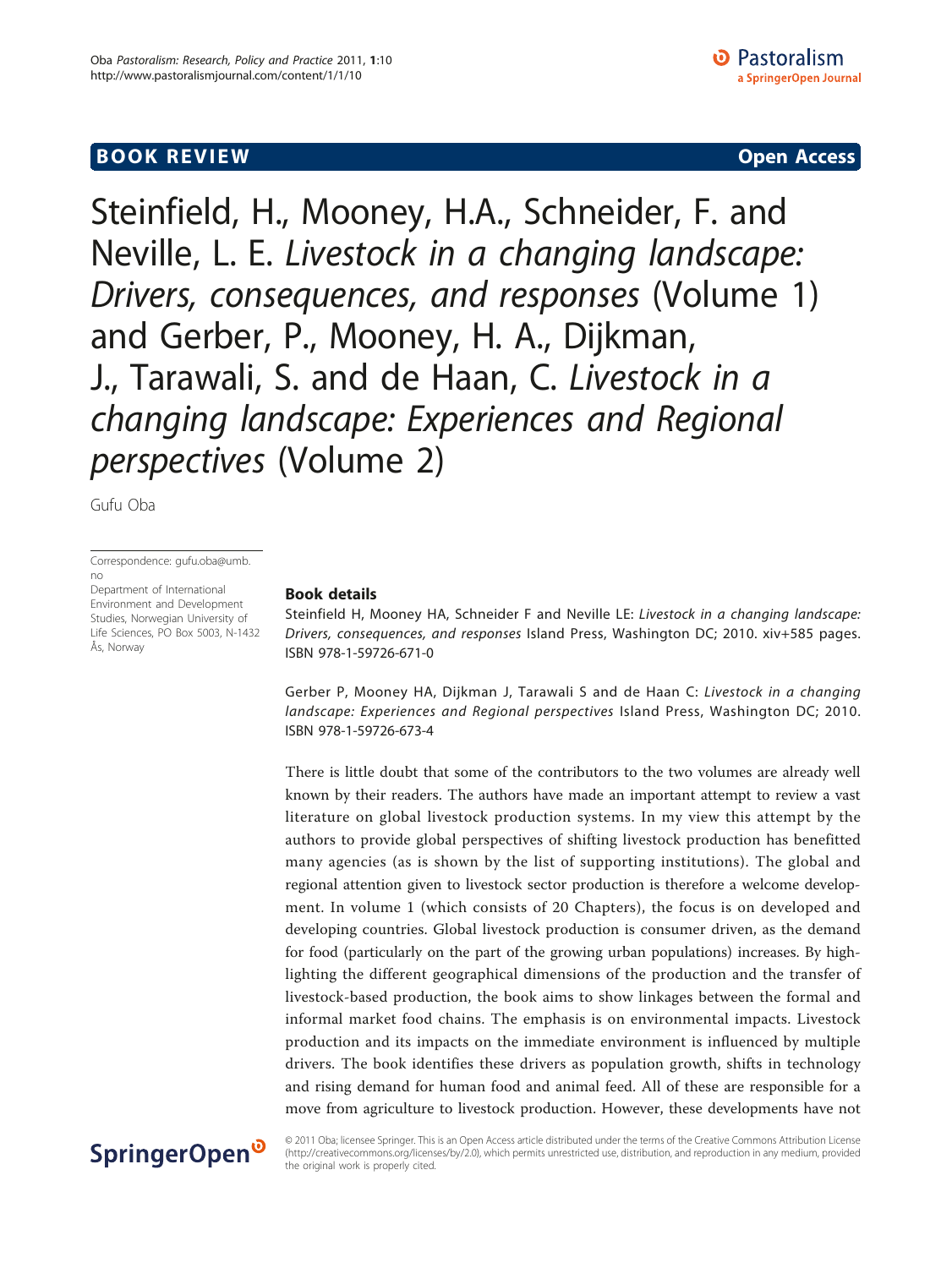been felt equally across the developed and developing countries and between low and high population density countries. Greater demands for higher calorific intake in such regions as South-East Asia and East Asia, which also have a higher consumption index, show them to be the main shifters when it comes to livestock production. In sub-Saharan Africa, with a negative consumptive calorific index, demand is lower. The book in Volume 1 outlines the different systems of livestock production. The gradients of livestock production vary according to whether the system is extensive, mixed or intensive. Extensive systems, such as those practiced in the dry tropics, have low stocking rates and low quality feed from natural pastures. Extensive systems however require large grazing areas. The book shows that where the extensive systems break down because of land-use competition, the livestock production system shifts to smaller-scale mixed systems, such as those found in agro-pastoral systems. These systems are practiced in the developing countries, while in the developed countries, with their greater demand for food, livestock production tends to be intensive. In the intensive system, the economy of scale is more preferred to meet the increasing demands for livestock products than small scale units of production. These specialized systems rely on concentrate feed, and call for greater investment in technology and energy use.

A general thesis permeates the discussions in the two volumes. This is that livestock production systems have had effects on the environment. The authors of the Livestock in the Changing Landscape seem to have overemphasized the negative aspects of these impacts. With regard to the impact of livestock on biodiversity, the authors discuss both direct and indirect influences of livestock grazing and its impact on land cover. The authors suggest that the impact on the environment is mediated through human activities rather than through the direct impact of livestock. In extensive systems, where demand for feed exceeds the available natural pastures, the replacement of tropical forests by soya beans (for livestock feed) is believed to reduce biodiversity. However, the negative impact cannot be attributed to increased livestock production alone. Agriculture could be responsible for a greater loss of vegetation cover than that caused by livestock. As far as tropical pasture is concerned, the book's arguments with regard to overgrazing and soil loss are not substantiated. For example, evidence of a direct relationship between livestock and desertification on a global scale is tenuous. Such arguments fail to separate the effects of environmental drivers from anthropogenic and climatic drivers. In the wider global literature, there is some attempt (however limited) to compare different systems. The problem lies with the sources used, particularly where there are attempts to generalize which cannot be related to specific cases. For example, if one looks at the direct effects of increased carbon emissions and other greenhouse gases (which are highlighted in most of the chapters), livestock accounts for 9% of Global  $CO<sub>2</sub>$ , then the challenge is to calculate the balance between carbon emissions and carbon sequestration in livestock production systems.

In the intensive system where the production is specialized and the limited land is available (and this is often occupied by humans), environmental impacts are caused by problems related to the (mis)management of livestock waste. The high nutritional concentrations in the excreta and urine of animals are either directly discharged into water systems or their storage time is limited. Throughout the world, livestock produces 13 billion tonnes of waste per year [\(Plachter and Hampick 2010](#page-6-0)). The high N and P loads result in environmental pressures that are very costly to mitigate to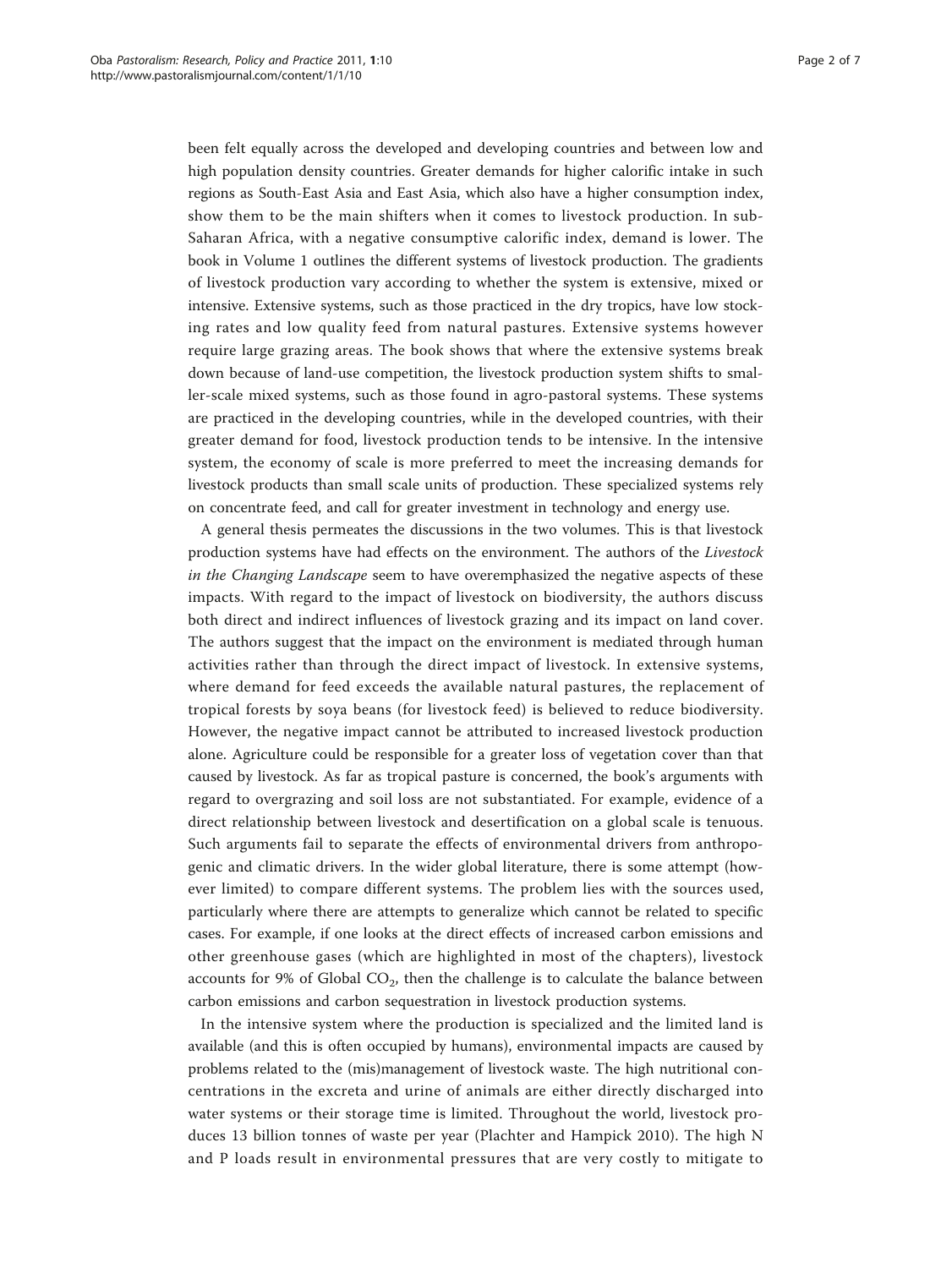environmentally acceptable levels (Volume 2). Yet even in such systems, one cannot simply transfer standards from one part of the globe to another; this is a consequence of local systems which are often unique, coupled with land scarcity. A pressing issue related to animal waste management and presence of large populations of livestock in close proximity to high density human habitats is the problem of zoonotics: there are frequent outbreaks of these diseases in crowded human urban environments. The effect of the foul air with its heavy loads of pathogens is emphasized in most of the chapters. In the well-known case of avian influenza, the transportation of live animals was disrupted throughout the world. The seriousness of this worldwide health hazard is warranted.

Structural changes at regional levels are reviewed in Volume 2 (10 chapters). The authors of Livestock in a changing landscape Experiences and Regional perspectives attempt to apply the drivers reviewed in Volume 1 to individual regions. The first chapter attempts to identify the global drivers that also influence regional livestock production. Livestock production performances are viewed from the point of view of their environmental impacts, the risks associated with diseases, and the economic and social contribution. The claim is that with intensification, the agro-industries are changing livestock production methods particularly when it comes to waste management.

In the chapter on the Eastern and the Horn of Africa (Chapter 2), there is an attempt to arrive at generalizations of the issues, but using rather unconvincing arguments. For example, the drivers identified (p. 7) are not systematically discussed. The decline in total livestock and the decline in livestock per capita are not distinguished. Yet, in the same line of argument, the authors directly correlate what they consider to be an increasing human population with the demand for livestock products, suggesting that the milk production and consumption is higher in East Africa and the Horn of Africa than in the rest of the sub-Saharan Africa. This analysis is overly simplistic. The chapter makes sweeping arguments regarding the role played by climatic change in 'increasing aridity and the expansion of deserts' (p. 9); it then attempts to link this to the melting glaciers of the East African Mountains. One would need a historical perspective to understand how the melting of glaciers over time is associated (albeit indirectly) with climatic change. The cause of aridity and deserts cannot be linked to recent changes without placing it in biogeographical and geomorphological contexts ([Millington and Pye 1994\)](#page-6-0). If the intention is to suggest that climatic change has influenced livestock production, then the links in the argument are tenuous.

Chapter 3 defines the drivers clearly, highlights the declining traditional systems, and shows that recent interventions have not been successful. The chapter draws attention to urbanization as a link between the production and the consumption chains. Livestock production can be seen as natural activity and is less dependent on industrial investment. The economy of the West African region is still based on subsistence farming, with livestock providing both the economic and social capital as well as the source of draught power for agricultural farming. Stall-feeding is becoming more common in peri-urban areas, while in the rural areas the link between livestock and crop cultivation remains strong. The herders combine transhumance grazing with use of crop residue as livestock feed; this is made available through mutually beneficial social arrangements. The reliance on donor support and the weakening of local institutions has, however, undermined any expansion in livestock production. The encroachments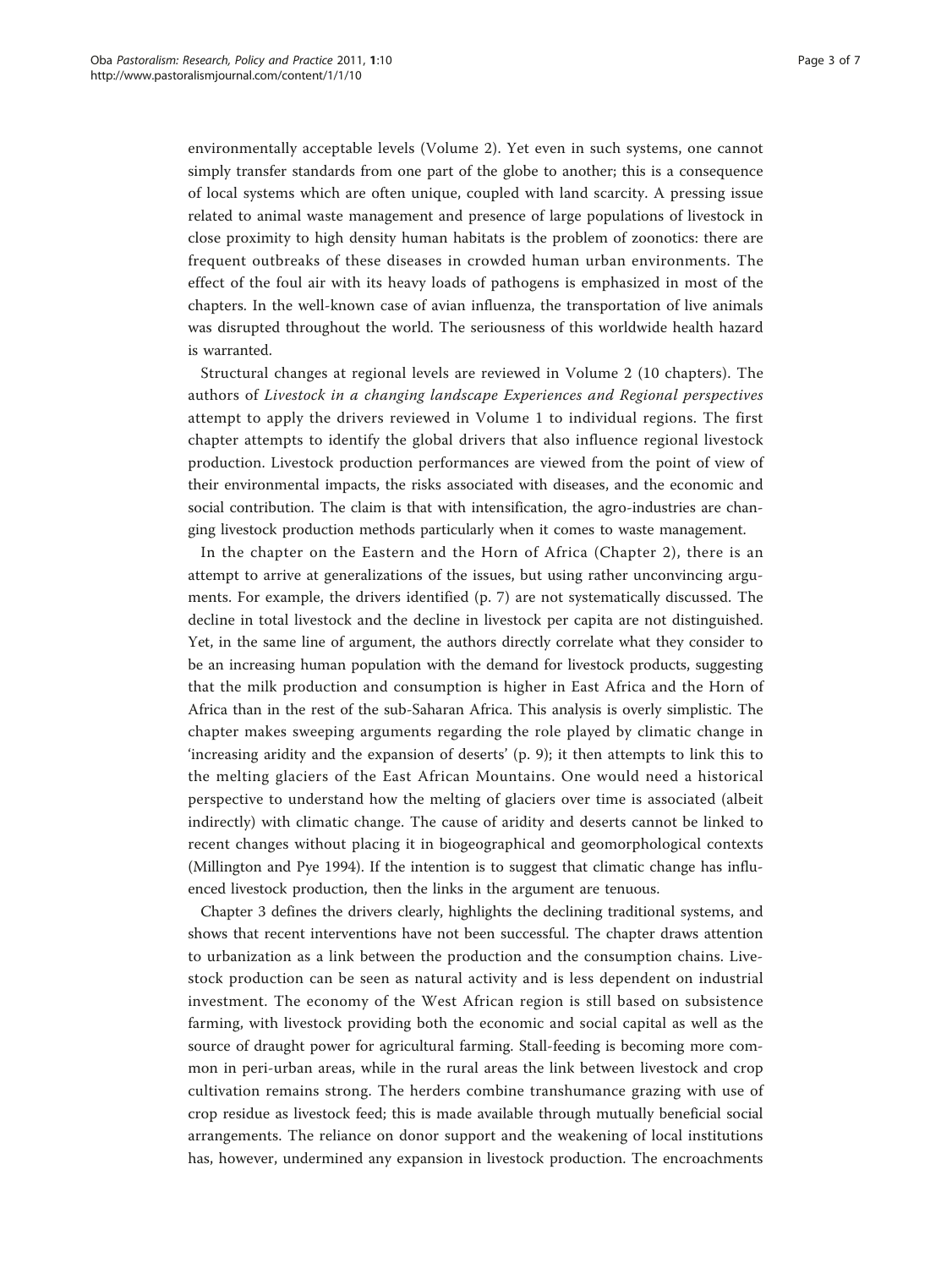by crop cultivators on grazing lands squeezed livestock into limited areas for grazing, with a resulting reduction in the biodiversity of the grazing lands. While repeating views that ascribe land degradation and desertification to over-grazing by livestock, the authors of the chapter admit that 'there seem[s] to be insufficient data on actual soil conditions and/or productivity to support findings of inexorable and inevitable degradation and serious nutrient depletion' (p. 38). The authors place the responsibility for the loss of pastoral land on the exclusion of pastoralists from decision-making. Thus, the decline in resources was not followed by improved state intervention; rather, concessions were made in a 'piecemeal' fashion (p. 39). Consequently, increased urbanization and growing consumer demand have led to the intensification of production. The authors conclude that 'despite the positive response from farmers and communities to meet the growing demand in animal products in the context of shrinking resource base, there has been a widening gap between demand and domestic supply of animal products' (p. 49), thus making the West African region a net importer of livestock products.

Chapter 4 examines shifts in thinking regarding the role of livestock production in the Indian subcontinent. The environmental role of livestock is central to the arguments. The authors argue that the emphasis on the negative environmental impact of livestock needs to be re-examined in the light of changing livestock production systems. The main drivers of these changes are population increase and urbanization. However, the chapter argues that the consumption of livestock products, such as milk and eggs, is far larger in the rural areas than in the urban areas. General increases in production over the years, particularly with regard to poultry, are highlighted. The Indian data shows greater concentration of livestock production in the rural areas reflecting the close links between crop cultivation and the need for draught power. In India, in contrast with Africa, livestock feed is supplemented by concentrate feeds. This has socio-economic consequences: the authors argue that livestock production has not reduced the risk of poverty in rural areas. A second consequence relates to the communal pastures where most livestock production takes place. The shrinking communal resource base has forced a shift in animal farming in favour of small ruminants. The limited grazing areas are placed under greater pressure as extensive systems breaks down and are replaced by mixed systems, where farmers are forced to maintain small herds. The greatest disadvantage of this is that in a mixed system, integration between livestock and crop systems is not well established. The result of this is loss of nutrient recycling in the system. The main shift has been towards intensive poultry production in the urban areas. The main environmental consequences are greater green house emissions from the intensive urban based livestock production. The chapter outlines some of the policies that governments are adopting, such as improved natural resource management. The case studies show the inter-linkages between changing productions and the environment and the implications for policy improvements.

The Chapter on Brazil and Costa Rica (Chapter 5) provides an interesting comparative analysis of linkages between agricultural expansion and the policies adopted in the two countries. The chapter identifies the key drivers as market forces; it points to shifting relations between policies and the expansion or contraction of agricultural lands, deforestation and conservation. The chapter shows how policy can be an effective tool. For example, while Costa Rica, which is more conservation-oriented, reduced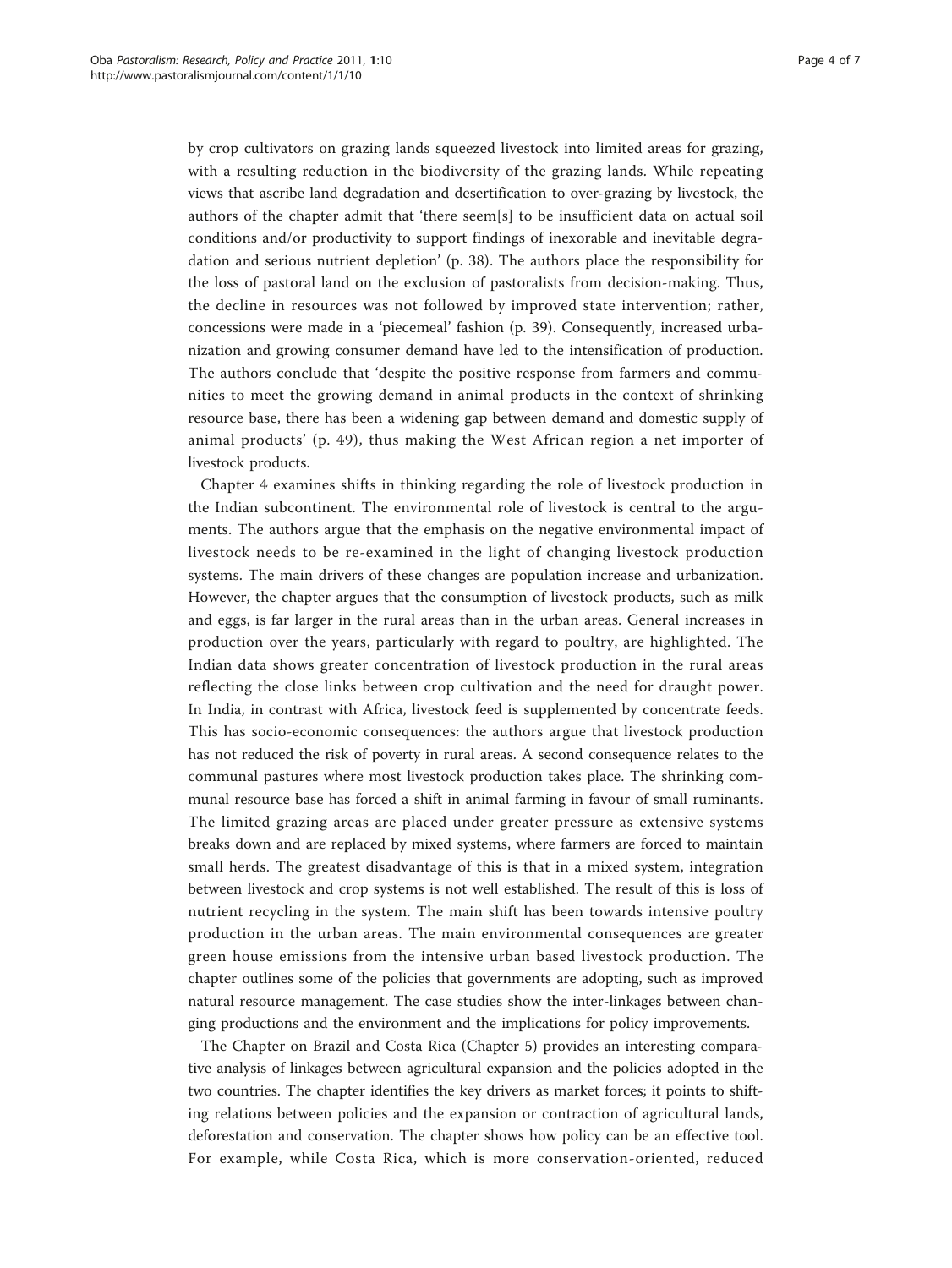deforestation, the expansion of agriculture in Brazil involved clearing natural forests. In developing their arguments, the authors show the close links between market forces, agricultural expansion and deforestation. For example, in both countries credits to farmers resulted in the clearing of large areas of forest, while reduced credit facilities and the decline in the beef markets reduced the clearing of forest lands. Demand for beef by European countries and demand for animal feeds are the main drivers behind efforts to clear forests for the cultivation of soya beans. A consequence of the largescale destruction of tropical forests and their replacement by grasslands is a higher risk of land degradation. According to the authors, loss of biodiversity has resulted in a decline in the productivity of livestock per unit of land per year. However, the authors admit that the reported impacts are based on short-term studies: they state that 'there has been no long-term study to quantify the impacts of the resulting forest fragmentation' (p. 85). This cautious view is justified as most of the evidence is based on generalizations.

The intensification of livestock production in response to growing consumer demand in China and other East Asian and South-East Asian countries (Chapter 6) has transformed production from an extensive to an intensive system. China's growing human population requires increased livestock products. A greater demand for food is matched by an increase in incomes. There is a close link between large-scale industrial processing of livestock feed and the increased production of livestock. Intensification has a positive impact on the supply of food but is claimed to pose the greatest threat to the environment. These environmental impacts result from increased nutrient loads. Water pollution is one of the environmental threats, while in the drier Mongolian steppe the large livestock population is thought to increase the risk of desertification. The authors of the chapter do not explain that processes of desertification in Inner Mongolia are historical and have little to do with the present-day impact of livestock production. The chapter reviews the policies that are required if these environmental challenges are to be met. One such policy is the regulation of discharges of nutrient loads into waterways. There is an urgent need to develop standards for acceptable levels of pollution. While the impact of livestock is both positive and negative, it is the negatives that have been (over)emphasized.

Chapter 7 on The United States, like others in Volume 2, uses meta-analyses of data sources to reach conclusions on the roles played by the key drivers in livestock production systems. The USA is a leader in many aspects of livestock production, making use of both the extensive and intensive systems. There are geographical variations in the concentrations of intensive systems. Economies of scale are widely practiced. The trend is towards fewer and larger livestock farms, for example dairy farms. Large-scale production enables farmers to meet the economic demands -the small-scale producers would not be able to do this. This means that there is a shift towards growing animal feeds, such as high quality forage (for example, alfalfa). The success of the USA livestock industry depends on the transportation chains that allow products to reach consumers in different areas. The shift towards the use of grain as a source of animal feed and the increased use of fertilizers corresponds with an increase in manure loads, and this presents environmental problems. Large-scale livestock production produces manure in excess of the cyclical capacity of nutrient loads, and threatening to pollute water sources. Remedies are to be found in pricing policies, the legislation of water quality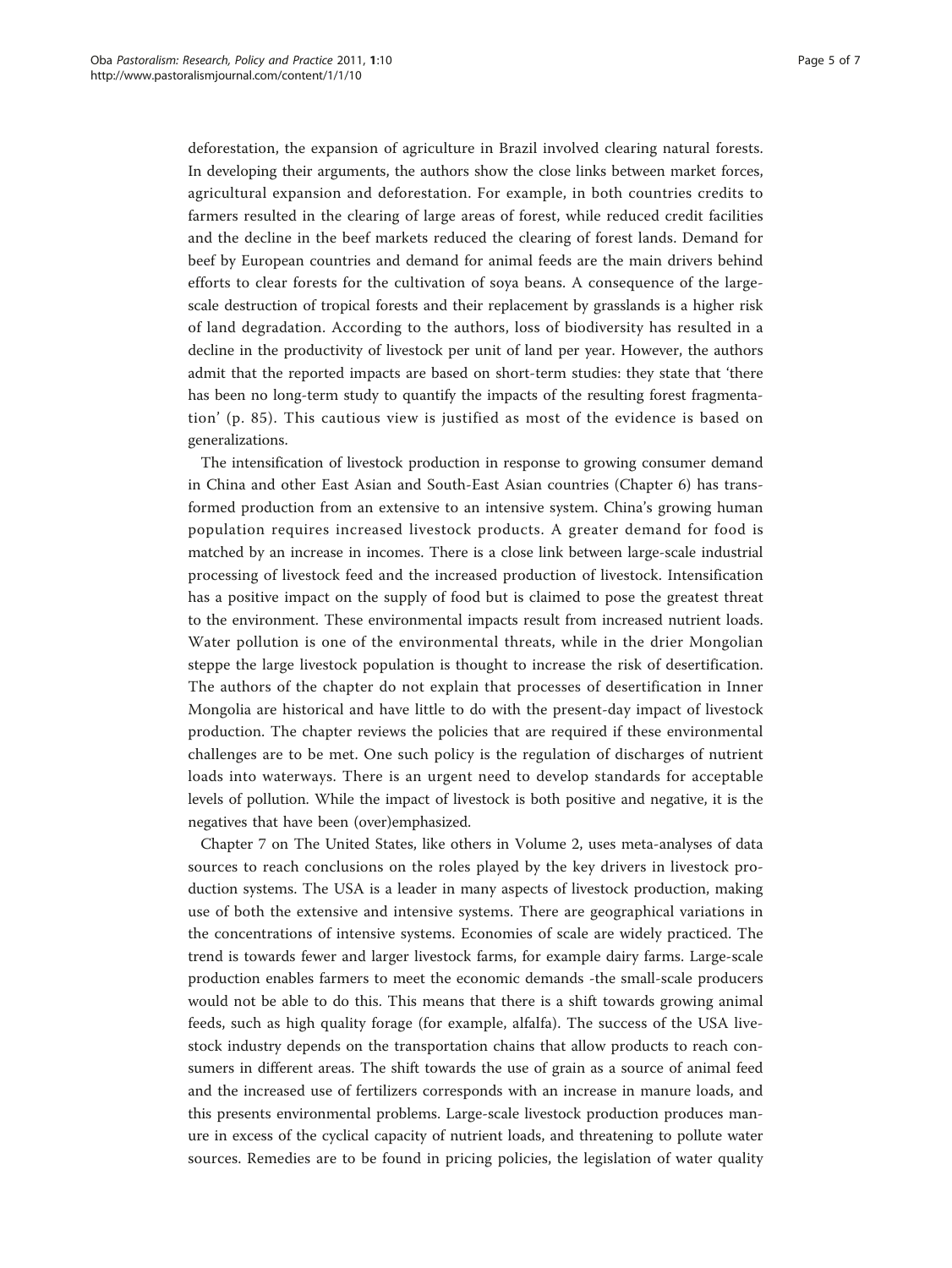controls, improved feeds and the recycling of manure. The authors conclude that the most important remedy is increased nutrient cycling in the surrounding landscapes.

Chapter 8, on Denmark and the European Union, focuses on the impact of livestock production on nutrient management. Regulatory systems with a regional approach, including utilization of animal wastes and increased storage time, are advocated. The policy regarding nutrient loads is aimed at increasing the efficiency of nutrient uptake and reducing the costs of regulating nutrients. The livestock-agriculture mixed system that has historically been part of the Danish agriculture allowed nutrient cycling between farms and livestock production. However, this is being threatened in the intensive system by greater concentrations of nutrients leaching into waterways, including ground water. The policy aims at avoidance of nutrient pollution by improving slurry through increased intervals of application on the farms. The focus is on the management of aquatic systems by reducing the leaching of nutrients. The actions taken are based on the cost effectiveness of reducing nutrient loads.

Chapter 9, on the Nestlé food chains, considers the links between animal food production through local, regional and international food chains that have a turnover of billions of dollars. The growth of the dairy industry and the collection of milk from small-scale producers demand an improvement in environmental performance through the reduced use of water and energy. Food safety and improved disease controls and a greater demand for livestock products have environmental implications. However, the varied scales of production mean that a uniform standard is not achievable. Developed and developing countries allow different standards, although the goals of the food chain industry remain the improvement of milk quality and supply quantities to meet the growing demand. These goals also include improved monitoring of contaminations. Through case studies the authors show the challenges of working with small-scale farmers, while maintaining regular delivery and rigorous quality checks. In terms of reducing environmental impacts, food chains promote reforestation, soil conservation and the proper use of energy, all of which would reduce the release of greenhouse gases. In their conclusion the authors advocate that the industry should engage stakeholders with a view to reducing environmental impacts.

In the concluding chapter in Volume 2, the editors revisit structural changes in livestock production to meet the growing demand in highly populated regions such as East Asia. They show how shifts towards the intensification of livestock production have almost driven small-scale producers out of business. The main challenge is the growing adverse impact on the environment. Countries have responded through policies that regulate excess nutrient loads and reduce pollution of water sources. The editors observe that the beneficiaries of increased livestock production are the growing numbers of consumers in urban environments, while the losers are the small-scale farmers. In the long-term, therefore land shortages might undermine efforts to achieve the levels of production that are needed if the demand is to be met. This will be particularly critical in the developing countries.

Finally, there is little doubt that Livestock in a Changing landscape provides an enormous amount of information on the global and regional drivers of livestock production. Individual countries that are developing their livestock industry will learn lessons from others. One shortcoming of the book is the lack of cross-referencing between chapters; this would have reduced the frequent repetition of similar material. The